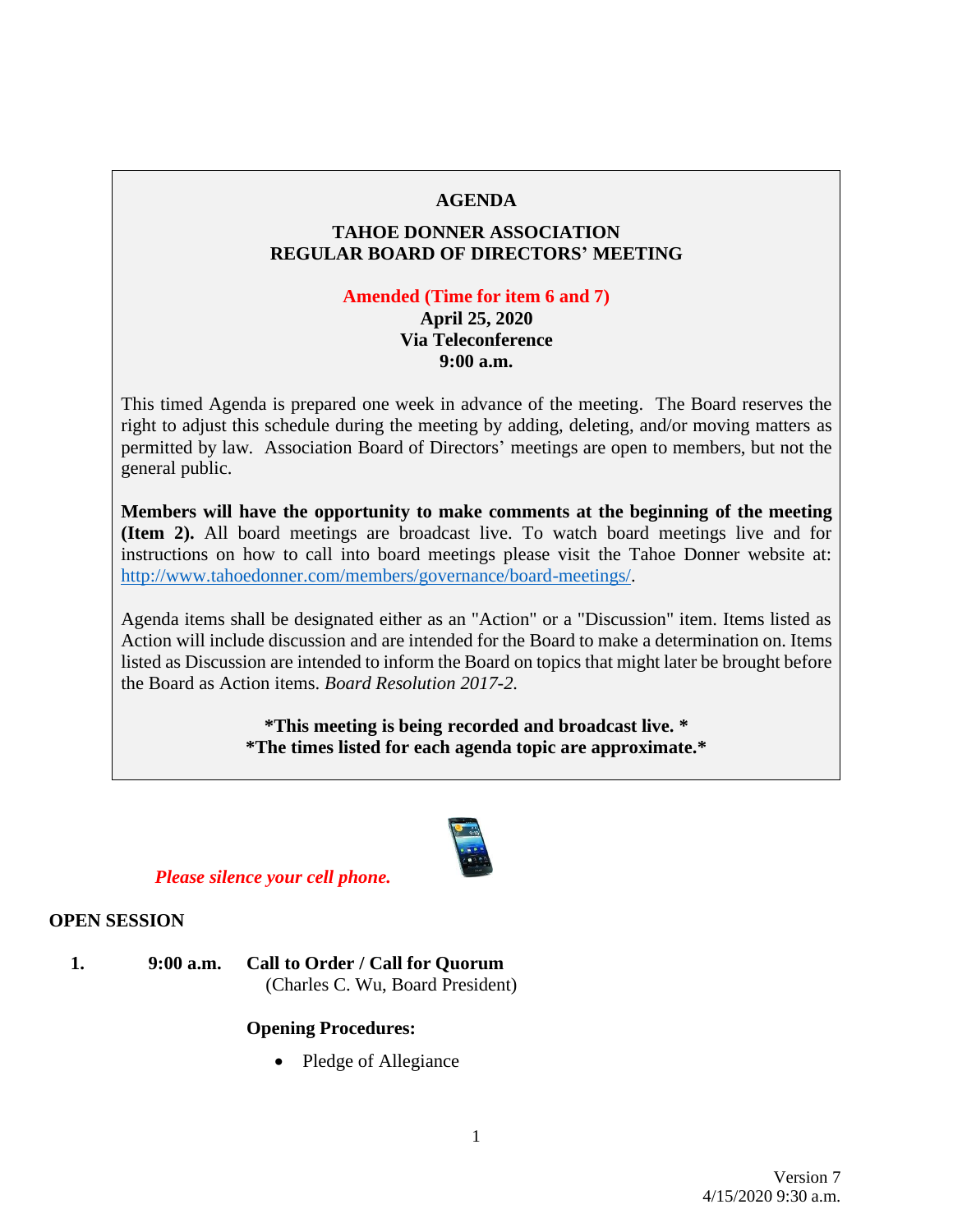#### **2. 9:01 a.m. Member & Director Comments**

Property owners' comments are welcomed at this time for all matters and are limited to three minutes. **Due to the nature of today's virtual meeting, no additional member comments will be accepted during the rest of today's Board meeting.** However, members may submit additional comments by email to the Board at [board@tahoedonner.com.](mailto:board@tahoedonner.com) Members are requested to identify themselves and to include Unit and Lot Number or Tahoe Donner address. Directors and Staff are limited by law to brief responses and clarifying questions to matters not on the agenda. Directors may request Staff to report back to the Board concerning such matters and place the matter on a future Board agenda.

Board meetings are defined by the Davis-Stirling Act as a gathering of a majority of directors at the same time and place to "hear, discuss, or deliberate upon any item of business that is within the authority of the Board." (Civ. Code §4090.) A Board meeting is a meeting of the corporation's Board of Directors to conduct business of the corporation.

#### **3. 9:15 a.m. Action: Consent Calendar**

All items listed under the Consent Calendar are considered to be routine and will be approved by one motion. There will be no separate discussion of these items unless a member of the Board requests a specific item to be removed from the Consent Calendar for separate action. Any item so removed will be taken up following the motion to approve the remainder of the Consent Calendar.

- March 28, 2020 Meeting Minutes
- April 9, 2020 Meeting Minutes
- Executive Session Report
	- o March 23, 2020
	- o March 27, 2020
	- o March 28, 2020
	- o March 30, 2020
	- o April 6, 2020
	- o April 9, 2020
	- o April 10, 2020
	- o April 13, 2020
- 5501 Report
- Quarterly Treasurer's Report on Investments
- Giving Fund Scholarship Dollars
- Decision Paper for Replacement of Forestry Chip Truck Reserve Replacement Fund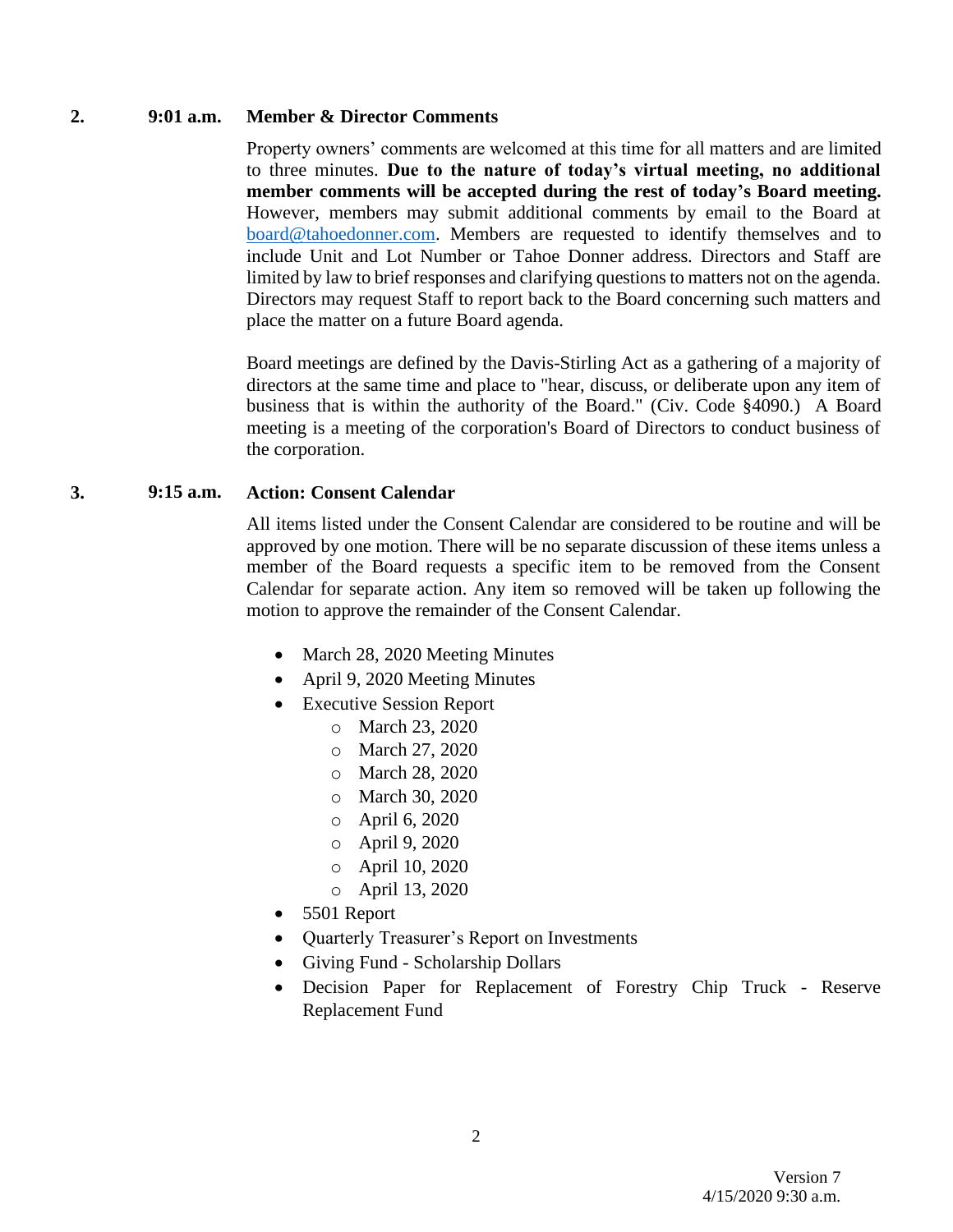#### **4. 9:25 a.m. Committee / Task Force Reports**

The Board of Directors will review the Committee / Task Force written minutes and reports as a routine monthly procedure, with no board discussion or action anticipated. Specific request from chairs for board Action or Discussion will be agenized as separate topics. Routine committee membership adjustments will be placed on the consent calendar.

- Architectural Standards Committee
- Covenants Committee
- Elections Committee
- Finance Committee
- General Plan Committee
- Tahoe Donner Giving Fund Committee

#### **5. 9:30 a.m. Action: Association Update**

(Annie Rosenfeld and Miguel Sloane)

The Board of Directors will receive an update on COVID-19 related Association closures and impacts and provide direction and/or actions relating.

The Board of Directors will receive an update on the quarterly financials and COVID-19 related financial update.

The Board of Directors will discuss and possibly consider taking action to temporarily suspend delinquency fees and late charges on delinquent assessments and fines.

# **6. 9:45 a.m. Discussion: GM Update**

(Charles C. Wu, Board President)

The Board will provide an update on the General Manager recruitment.

#### **7. 9:50 a.m. Discussion: Elections Update** (Elections Committee)

The Board of Directors will receive an update on the elections process and virtual meetings that will take place instead of in-person gatherings due to COVID-19.

#### **8. 10:00 a.m. BREAK**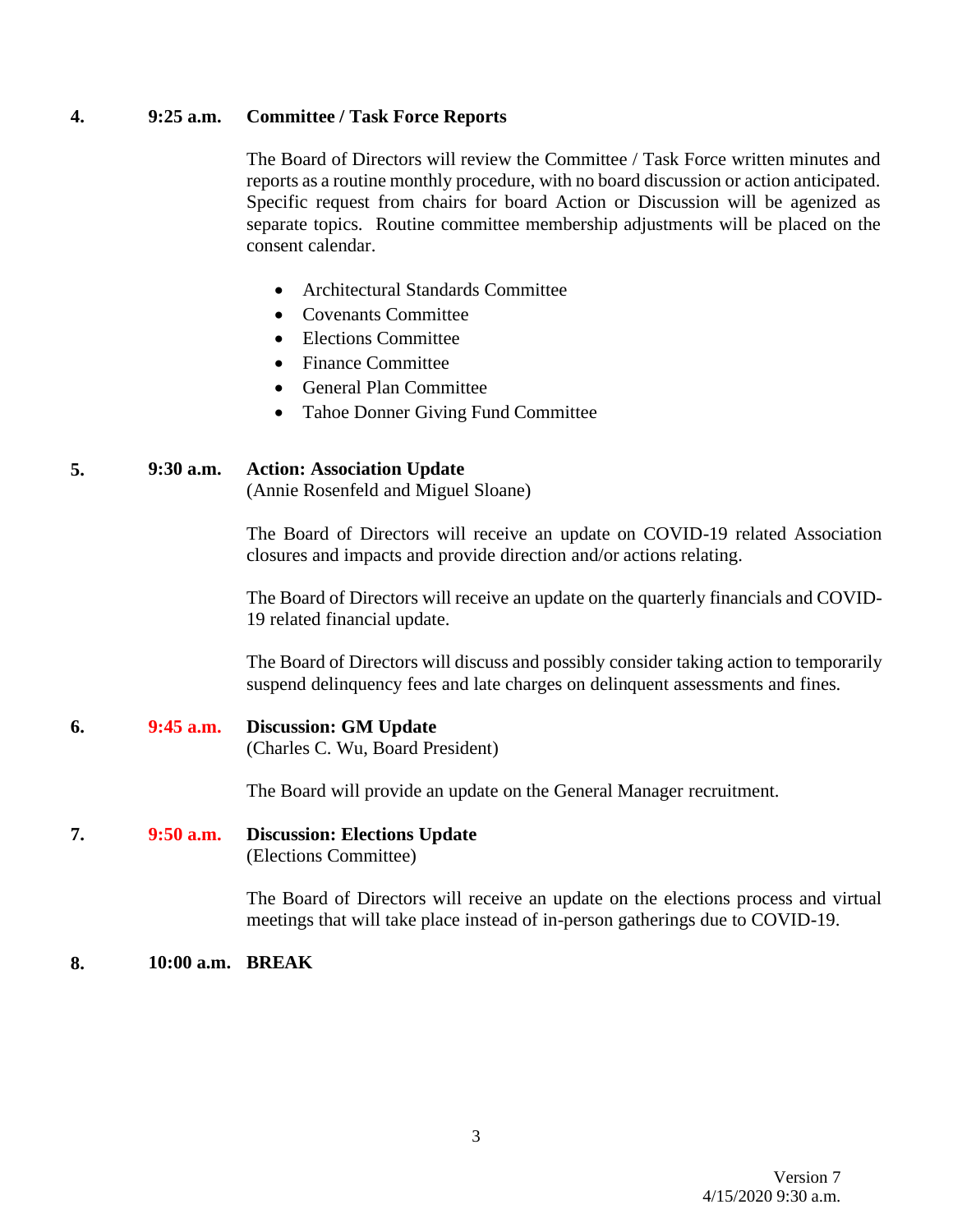## **9. 10:10 a.m. Action: Town of Truckee Presentation – Donner Pass Road East End Traffic Study**

(Town of Truckee Staff)

The Board of Directors will receive a presentation from the Town of Truckee engineering staff on the Donner Pass Road East End Traffic Study. The board will discuss and provide feedback to the Town staff on presented options for improvement.

#### **10. 10:35 a.m. Action: Town of Truckee TSSA-1 Fund/Town Transportation Projects** (Town of Truckee Staff)

The Town of Truckee engineering staff will present information on the Truckee Special Service Area (TSSA) -1 Funds and planned 2020 projects. The Board of Directors will provide guidance to TDA staff to communicate board feedback on the use of theTSSA-1 funds by the Town of Truckee on projects including but not limited to a third access road to Tahoe Donner, brush/tree removal on Town Right-of-Way, and roadside improvements by the Beach Club Marina. The board of directors may also consider: (1) taking a position on the proposed roundabout at Donner Pass Road and Northwoods and (2) requesting that the Town modify the Trout Creek Trail to make it usable for vehicle traffic during an emergency.

## **11. 11:10 a.m. Action: Capital Projects**

(Jon Mitchell, Director of Capital Projects)

The Board of Directors will review, discuss, and provide guidance to management on the 2020 budgeted capital projects (Development Fund, Replacement Fund, and New Machinery and Equipment Fund) and consider deferring some projects to 2021, postponing until later this year, and/or move forward.

#### **12. 11:35 a.m. Nature Loop Construction: Reserves Replacement Funds Project** (Jon Mitchell, Director of Capital Projects)

Staff will provide presentation on the 2020 Replacement Reserves Project, Nature Loop Construction, and the Board of Directors will consider taking action to approve the project in order to approve a construction contract now to allow for lead time for ordering materials.

#### **13. 12:00 p.m. Executive Session (closed to members)**

The Board is allowed to meet in "executive session" to discuss certain topics (Civil Code §4935).

The Board of Directors plan to meet in Executive Session to discuss the following:

**Legal Matters**